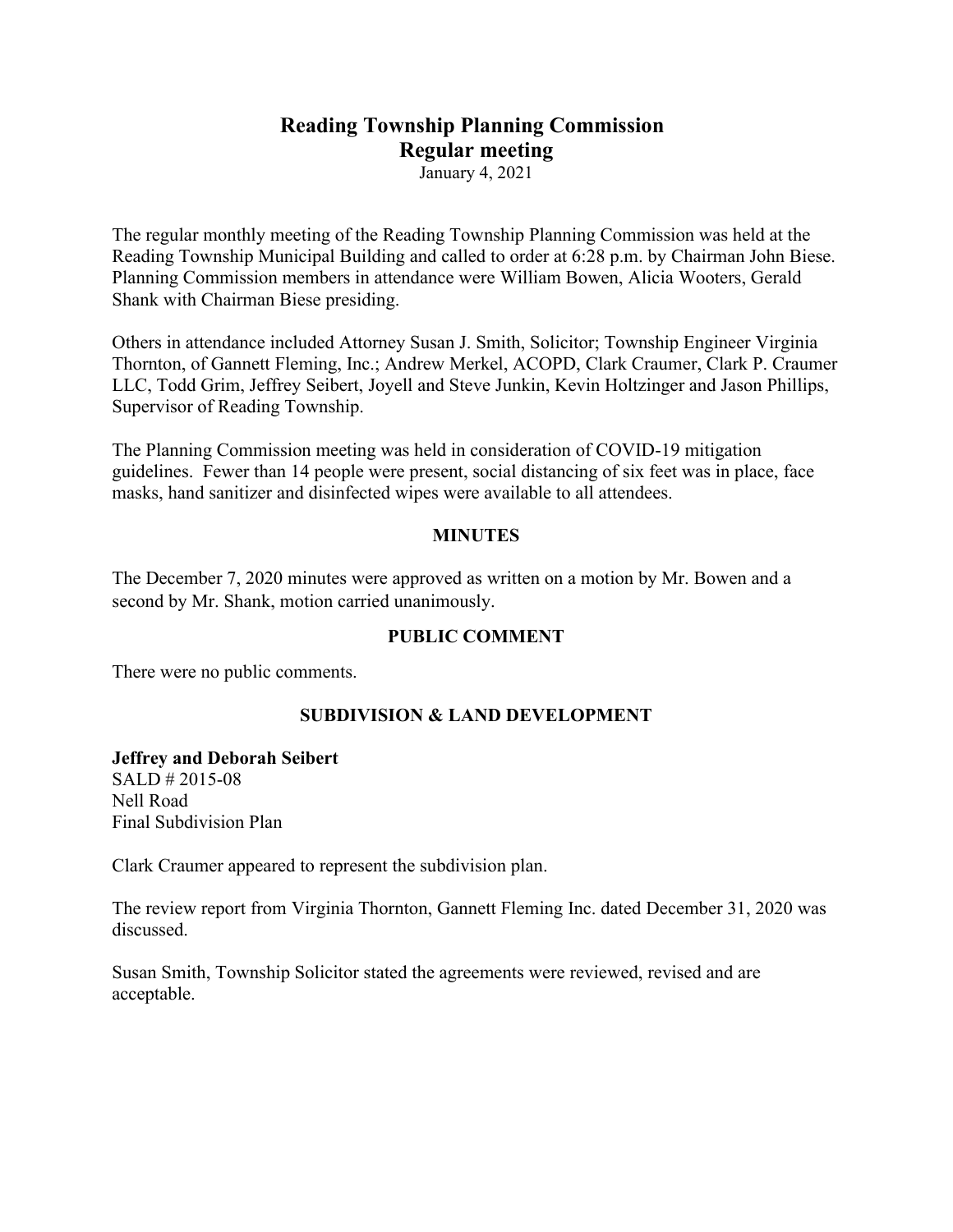After discussion, a motion was made by Chairman John Biese and a second by Mr. Shank, the Planning Commission recommended conditional approval with open issues of the Jeffrey Seibert subdivision plan, #2015-08 subject to the following conditions:

**22-306.A(24)** - The area declared as "Open Space" should be protected in the form of an easement, deed restriction, or other mechanism. As such, the associated easement document, deed, maintenance agreement, or other exhibits should be provided for review and acknowledgement with this Final Plan submission. Further, documents associated with any "Estate Lot Areas" should be similarly submitted and processed. We will defer to the Township Solicitor for the closeout of this comment.

The township will require a deed restriction and clarification on the open space for Lots 1 & 6.

**22-403.2.C –** This land development plan fronts an existing Township road of improper cartway width. Improvements to the roadway to meet the requirements of this section are required unless a waiver is requested and granted.

The township will require an update to note #10 correcting section to 502.B.2 & 27.504, and to update the lot data to include open spaces to parts Lots 1 and 6.

Motion carried unanimously.

## **RE-ORGANIZATION FOR CHAIRMAN**

Ms. Wooters nominated Vice Chairman William Bowen for the position of the Planning Commission Chairman. Mr. Bowen nominated Ms. Wooters for Chairman. After a brief discussion, Mr. Bowen, accepted the nomination for Chairman and Ms. Wooters, accepted the nomination for Vice Chairman. Mr. Bowen nominated Ms. Dana Shuman for recording secretary. Mr. Jerry Shank second the nominations. Motion carried unanimously.

## **ZONING HEARING**

There are no Zoning Hearing Board applications currently.

### **MISCELLANEOUS**

The 2020 Annual Report to present to the Board of Supervisors will need to be revised and prepared for the February Planning Commission meeting. Mr. Shank made a motion to table the report, and Mr. Bowen second the motion. Motion carried unanimously.

### **PUBLIC COMMENT**

The Board of Supervisors would like to meet with Mr. Biese and Mr. Bowen on Thursday, January 14, 2021 at 5:00 p.m.

Virginia Thornton, Township Engineer gave an update report on the construction of Chesterfield subdivision.